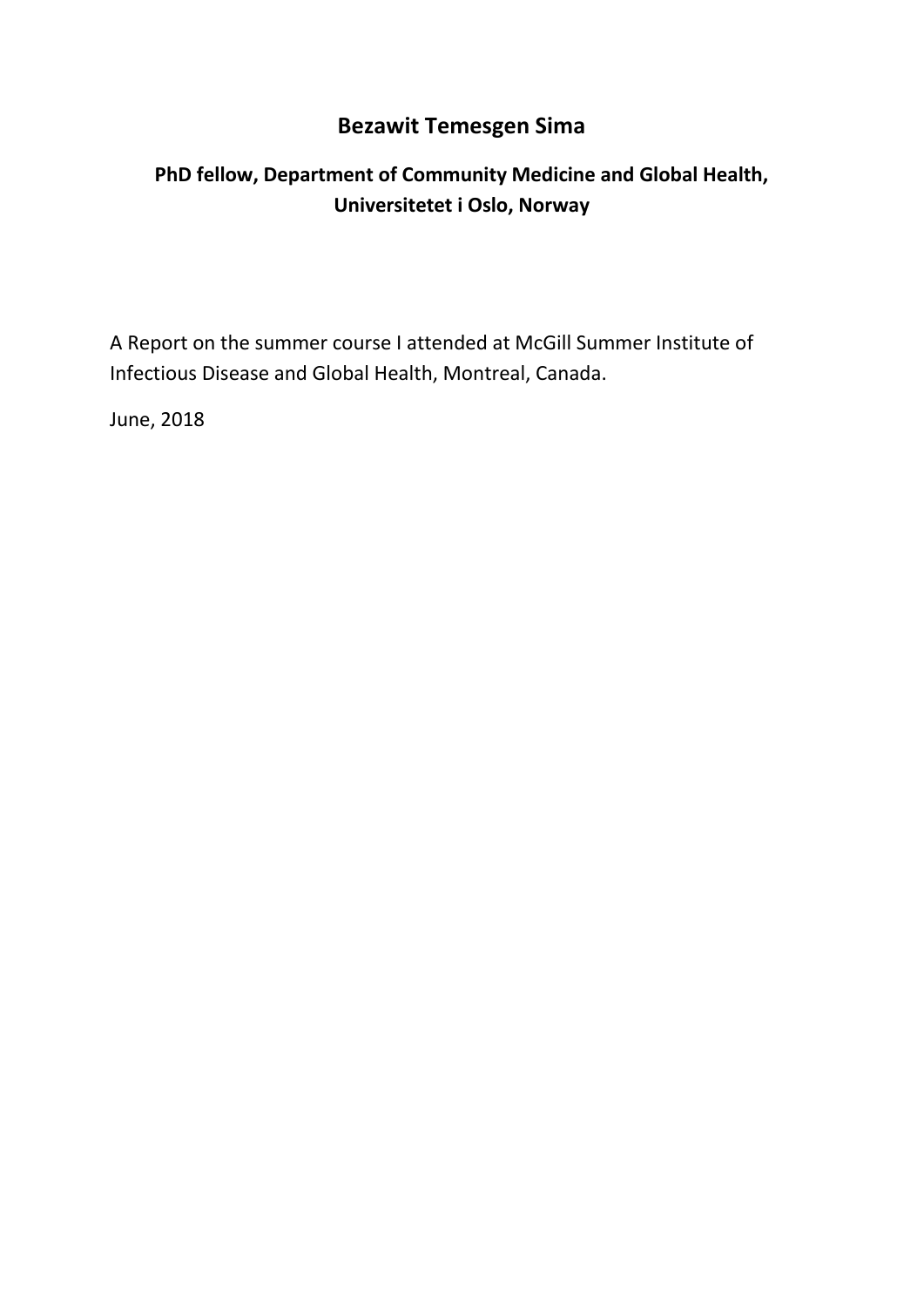# **Acknowledgement**

I would like extend my gratitude and appreciation for the Norwegian Research School in Global Health (NRSGH) for the golden opportunity I got to take parts the summer institute of Infectious Disease and Global Health at McGill in TB research Methods and anti-microbial resistance (AMR) special session.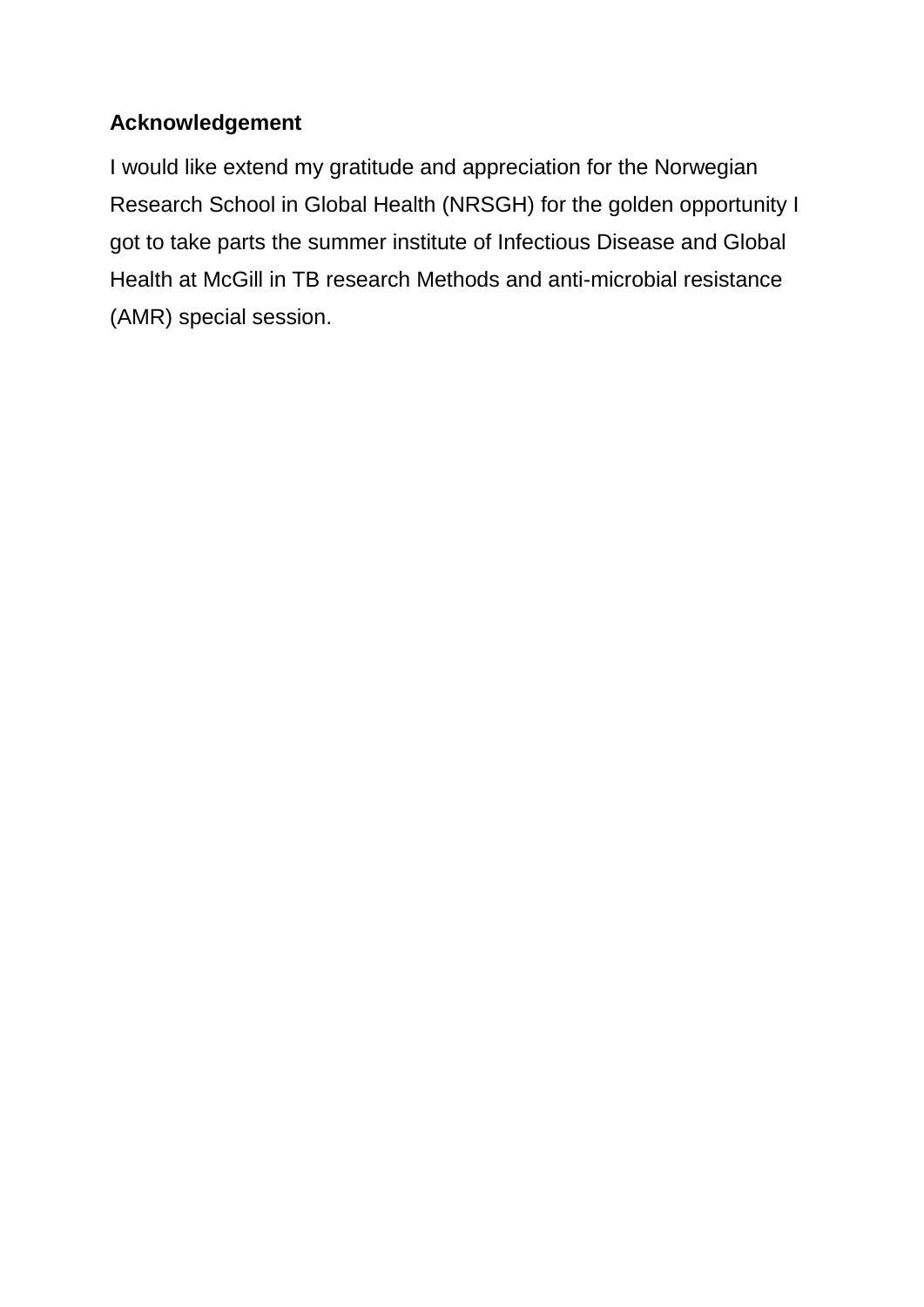### **Course Title**

Tuberculosis (TB) research Methods and AMR special session

I was involved in TB research methods course at McGill summer institute of infectious disease and global health from the 11th of June to the 15th of June and AMR on the 16th of June.

#### **Description of the courses**

TB research method was an intensive 5 days course involving interactive lecture and group work. Every day from 9 o'clock to 2:30, we had interactive lecture from a well experienced TB researchers working in different developing and developed settings. The program started by welcome and introduction from McGill summer institute staff members and followed by lectures on "how research ends TB" and overview of qualitative and quantitative research methods. We also discussed the "DPSICO-TB" which focused on developing TB research objectives. In the afternoon small group, I participated in "Economic evaluation" which was very interesting and my first experience to take part in this subject area. We had a very active and creative group which end up developing research protocol entitled "Active TB Case Finding Approaches in Hard to Reach Populations of the Niger Delta: A Cost-effectiveness Study". It was very successful in understanding and writing the protocol in such short period.

Overall, the whole 5 days ended up following the same path of lecture and group work. We have addressed topics such as trial design and selecting study population, clustered trial designs, planned and unplanned secondary analysis, and interim analysis, stopping rules,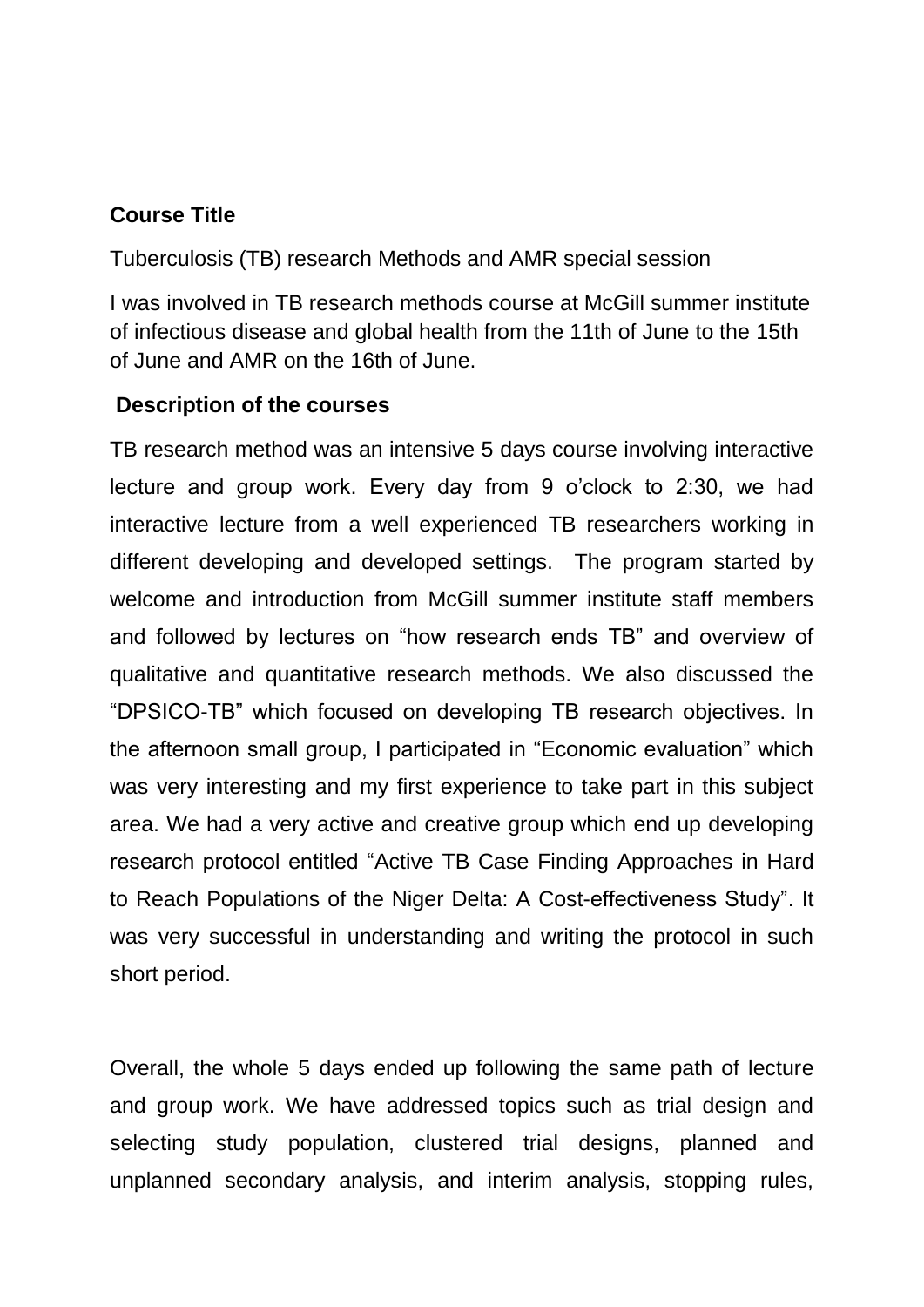applying randomized control trial in to practice for clinical and public health decisions as well as data analysis in the second day. The third day focused on Economic evaluation which covered introduction to modeling and decision analysis, economic analyses, key studies in economic analysis as well as economic data analyses. Operational research, the SORT IT model, principal and structure of a research protocol were addressed in the fourth day. Examples of operational research which lade to changing policy and practice have been presented. Other successful TB research projects has been presented and discussed.

The fifth day focused on TB diagnostic methods including Molecular methods for typing and branding the tubercular bacillus and molecular typing for patient, outbreak and population level studies of TB epidemiology. Systematic review and meta-analysis as well as individual data meta-analysis was discussed.

Networking and meeting new people working on TB from different continent in the world was one big chance that I appreciated beyond the course. I end up to be a good friend of some of the participants. Future collaboration has been discussed widely.

The course ended up with course evaluation and a certificate will be sent by email.

On the 6<sup>th</sup> day, I attended Anti-microbial resistance special session. The session was arranged for the first time and the magnitude and challenge of AMR and current research activities on the field has been presented and discussed.